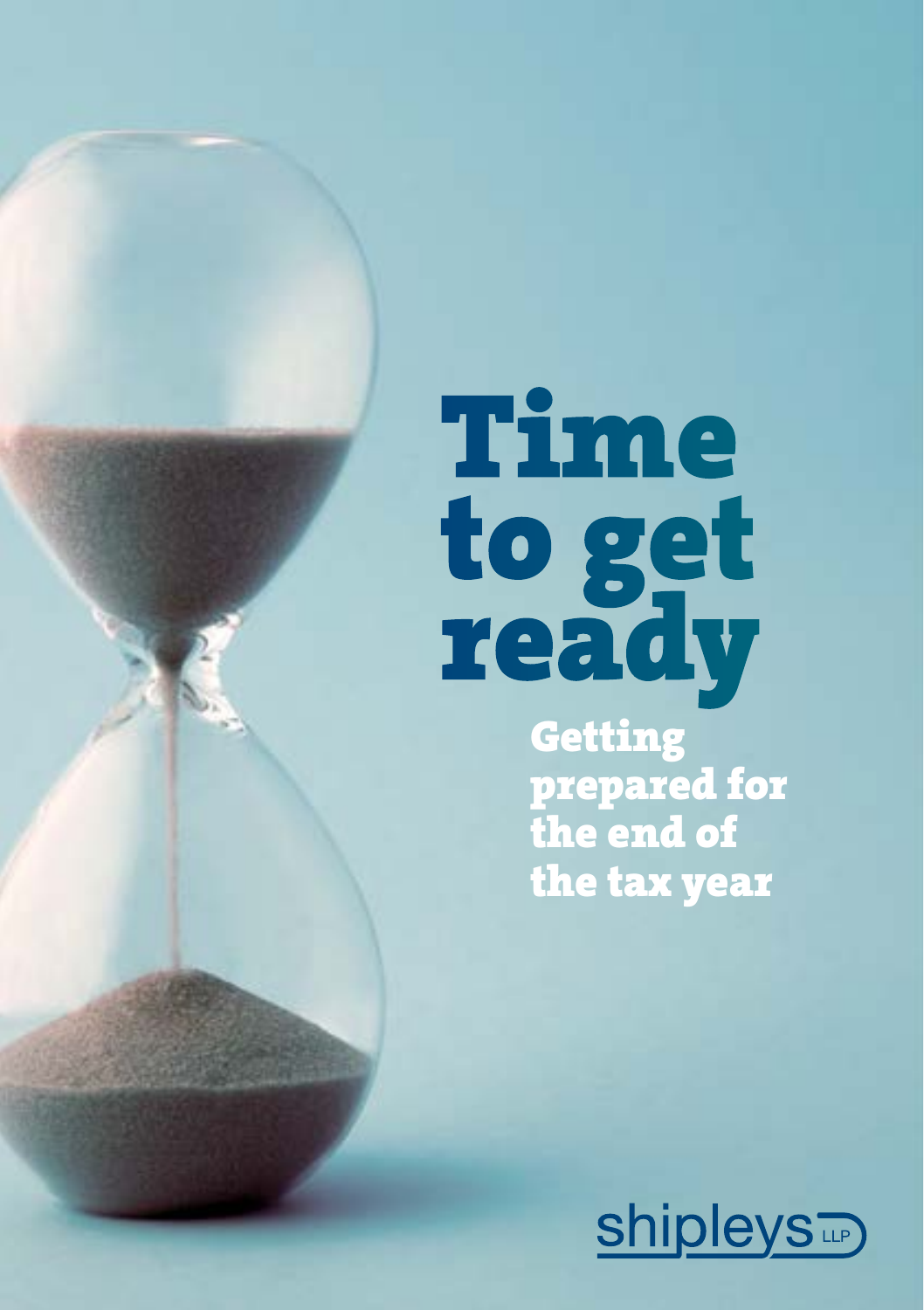As we approach the end of the tax year on 5 April 2022, you may be able to choose the tax year in which your income, gains or tax reliefs fall. This can affect how much tax you need to pay and when you pay it.

#### Income tax

If your income falls just above one of the income tax thresholds below, you may want to reduce your taxable income, for example, by paying into your pension or giving money to charity. You may also want to make use of the personal allowance (currently £12,570) for family members with no taxable income.

| Taxable income      | <b>Income tax rate</b> |
|---------------------|------------------------|
| Up to £37,700       | 20%                    |
| £37,701 to £150,000 | 40%                    |
| Over £150,000       | 45%                    |

Particular care should be taken if your income is in the £100,000 to £125,140 range, as you gradually lose your personal allowance between these amounts  $-$  £1 for every £2 over the limit.

These rates and thresholds will remain static for 2022/23 but salary increases and bonuses (given rising costs and inflation) may cause some people to move into a new taxable bracket.

You can get income tax relief in 2021/22 for gift aid donations made by 5 April 2022 or, by election, for cash gift aid made by 31 January 2023 before filing your 2021/22 tax return.

Income tax relief is also available on gifts of quoted shares and land to charity, but only for the year in which the gift is made. There is no capital gains tax liability or inheritance tax liability on such gifts.

#### Dividend income

Bear in mind that the tax rate on dividend income in England, Wales and N Ireland increases in the 2022/23 tax year and you may want to factor this into your planning. The 0% rate annual allowance remains at £2,000 for both 2021/22 and 2022/23, however the tax rates on dividend income will be as follows:

| <b>Tax rates on</b><br>dividend income | 2021/22 2022/23 |        |
|----------------------------------------|-----------------|--------|
| Basic rate taxpayers                   | 7.5%            | 8.75%  |
| Higher rate taxpayers                  | 32.5%           | 33.75% |
| Additional rate taxpayers              | 38.1%           | 39.35% |

You could save tax if your company pays you a dividend in the current tax year.

#### National Insurance Contributions and the Health and Social Care Levy

Don't forget in your budgeting that there will be a new 1.25% Health and Social Care Levy (HSCL) in 2022/23. This will be operated as an increase in Class 1 (employer and employee) and Class 4 main and higher NIC rates. All the main in-work NIC rates will rise, although Class 2 (self-employed) flat-rate payments will be unaffected.

*\*Under the Employment Allowance employers do not have to pay the first £4,000 of Class 1 NICs unless the sole employee is a director OR total NICs for the previous tax year are £100,000 or more.*

| Tax Year      | <b>Employer*</b> % | <b>Employee</b> % |        | <b>Self-employed %</b> |        |
|---------------|--------------------|-------------------|--------|------------------------|--------|
|               |                    | Main              | Higher | Main                   | Higher |
| 2021/22: NICs | 13.80              | 12.00             | 2.00   | 9.00                   | 2.00   |
| 2022/23: NICs | 15.05              | 13.25             | 3.25   | 10.25                  | 3.25   |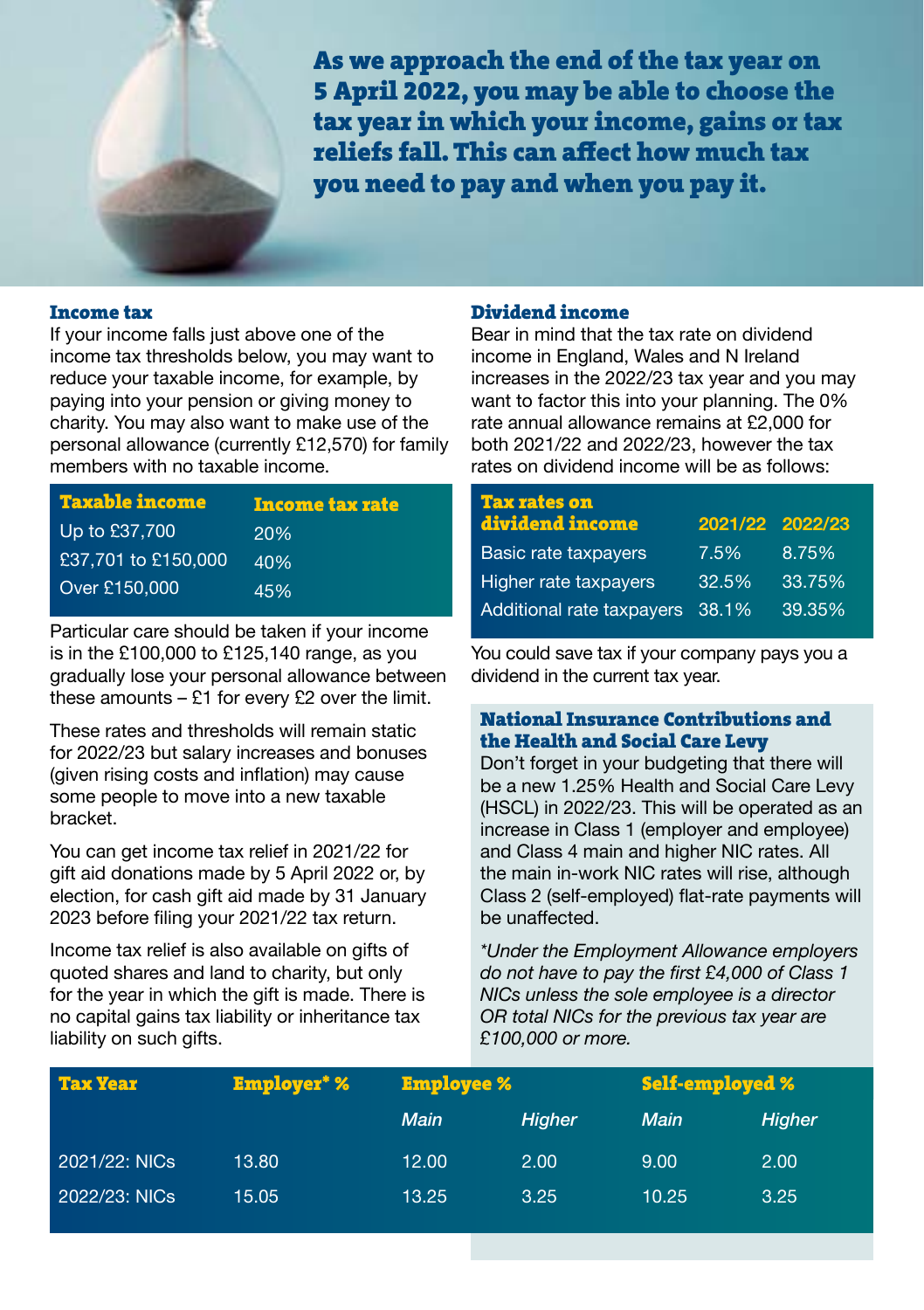#### Capital gains tax (CGT)

The annual exempt amount for individuals and personal representatives for both 2021/22 and 2022/23 remains at £12,300. The annual exempt amount for most trusts remains at £6,150 (minimum £1,230) for both years.

If any of your assets have become of negligible value, such as shares in companies that have gone into administration, you should consider a loss claim. In the case of shares you have subscribed for in unlisted trading companies, income tax relief may be available.

Remember that from 27 October 2021, the deadline for UK residents to report and pay CGT after selling UK residential property increased from 30 days to 60 days after completion.

For non-UK residents disposing of property in the UK, this deadline also increased from 30 days to 60 days.

Further legislation will clarify that when UK residents dispose of mixed-use property, the 60-day payment window will only apply to the residential element of the property gain.

'Bed and breakfasting', i.e. selling shares or securities to realise a gain covered by losses or the annual exemption and then buying them back, is not allowed if the purchase takes place within 30 days. These rules don't apply however to shares 'reacquired' by your spouse or ISA.

Disposals of qualifying shares that result in a controlling interest in a company being held by an employee ownership trust are exempt from CGT.

#### Inheritance tax (IHT)

The IHT nil rate band for both this current tax year and the next will remain at £325,000. The residence nil rate band (RNRB) also stays at £175,000 and the RNRB taper will continue to apply where the value of the deceased's estate is greater than £2 million.

Exemption from IHT on lifetime gifts normally depends on surviving at least seven years, but there are exceptions. You can give up to £3,000 in total each tax year to anyone, plus the amount of any unused allowance from the preceding year.

In addition, you can give up to £250 each to any number of people each year (but they cannot be the same people who received gifts from the £3,000 annual gift allowance). Gifts of assets

that grow in value can save IHT – even if you die within seven years – because the growth in value is in the recipient's estate, not yours.

Regular gifts out of income are exempt from IHT with no limit, provided your remaining aftertax income is sufficient to maintain your usual standard of living. However, gifts can result in a capital gains tax liability.

#### Individual Savings Accounts (ISAs)

No tax is payable on income or gains on investments within an ISA. You can invest up to £20,000 in total each year. This will remain the case in the 2022/23 tax year too. The corresponding limit for junior ISAs (JISAs) and child trust funds (CTFs) is £9,000 and this too will remain frozen next year.

A surviving spouse or civil partner may claim an extra ISA allowance equal to the value of ISA holdings of a deceased partner if they live together at the time of death.

The Lifetime ISA is available for those saving to buy their first home. If you are aged between 18 and 40, you can save up to £4,000 a year until you reach the age of 50 and receive a government bonus of 25% on your savings used towards the cost of a first home worth up to £450,000. The money can be invested as cash or in stocks and shares, as with other ISAs, and may be taken out tax-free after the investor is 60.

#### National Savings & Investment (NS&I) Green Savings Bonds

Green Savings Bonds, which were announced in the March 2021 Budget, were launched by NS&I on 22 October 2021. The NS&I Green Savings Bonds are a three-year fixed-term savings product with an interest rate of 0.65% and investment limits between £100 and £100,000.

#### Pensions

The lifetime allowance for pension savings is £1,073,100 and will remain frozen at this level for the 2022/23 tax year.

**End-of-year tax planning is especially complicated this year. Many changes will result from the Finance Act 2022, draft clauses of which have already been published. Further changes may come in the Chancellor's Spring Forecast, scheduled for 23 March 2022. In most cases it pays to plan and be prepared.**